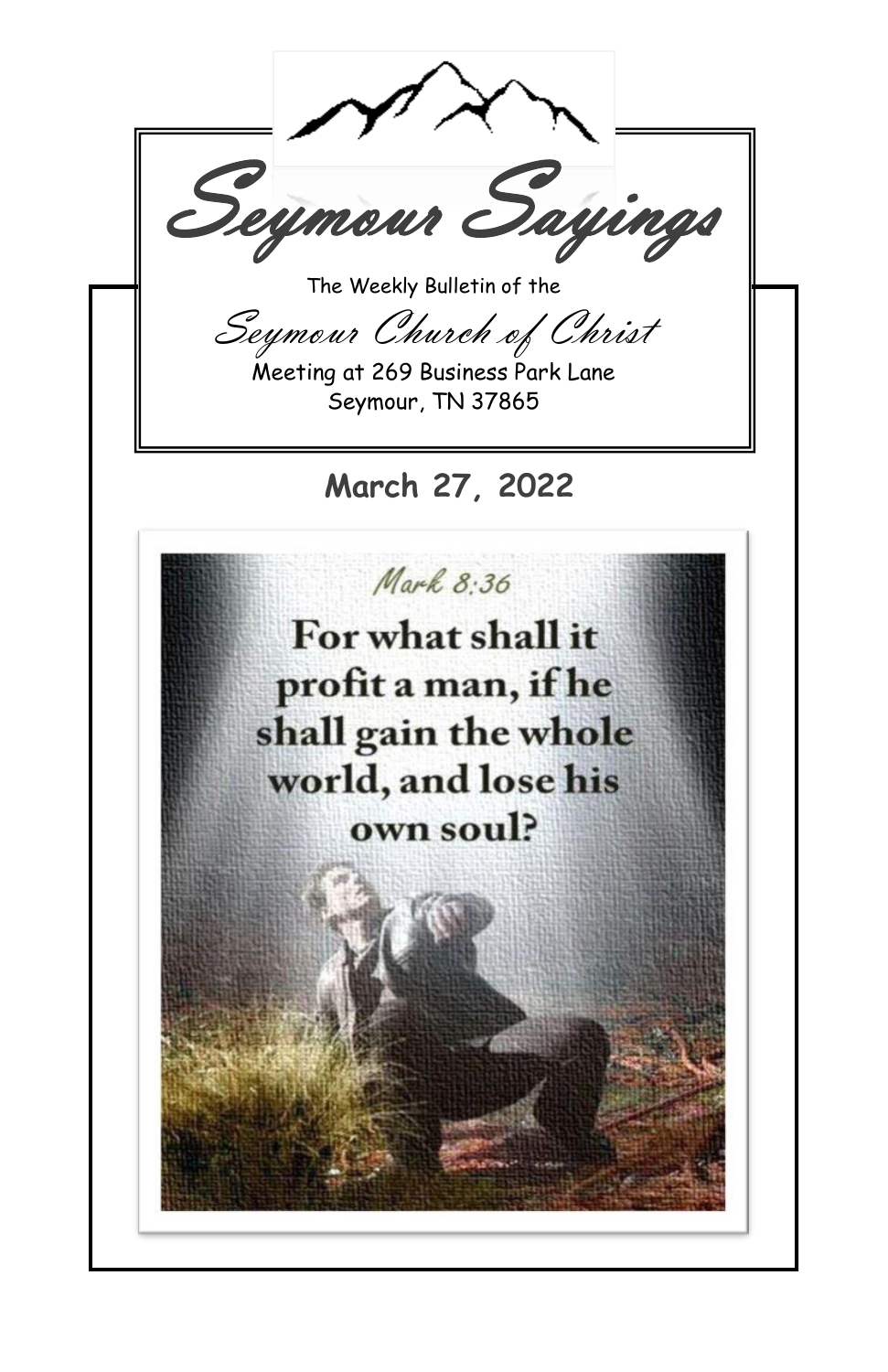*Person to Person . . .* 

*Tom Miller*



## **NEW SUNDAY ADULT QUARTER 2022 Jesus Challenge**

The new quarter for our Sunday morning adult class begins next Sunday. Printed below are the dates, lessons, and teachers scheduled.

| <b>DATE</b> | <b>LESSON#</b> | <b>TEACHER</b>      |
|-------------|----------------|---------------------|
| April 3     | # 36           | Jeff Cronin         |
| April 10    | # 38           | Jeff Whitaker       |
| April 17    | #40            | <b>Rusty Curtis</b> |
| April 24    | # 42           | <b>Brian Lane</b>   |
| May 1       | # 44           | Tom Miller          |
| May 8       | # 46           | Chris Bragwell      |
| May 15      | #48            | Tim Wheeler         |
| May 22      | # 50           | Jeff Cronin         |
| May 29      | # 53           | John McBroom        |
| June 5      | # 55           | Brian Lane          |
| June 12     | # 58           | Tim Wheeler         |
| June 19     | #60            | Tom Miller          |
| June 26     | # 62           | John McBroom        |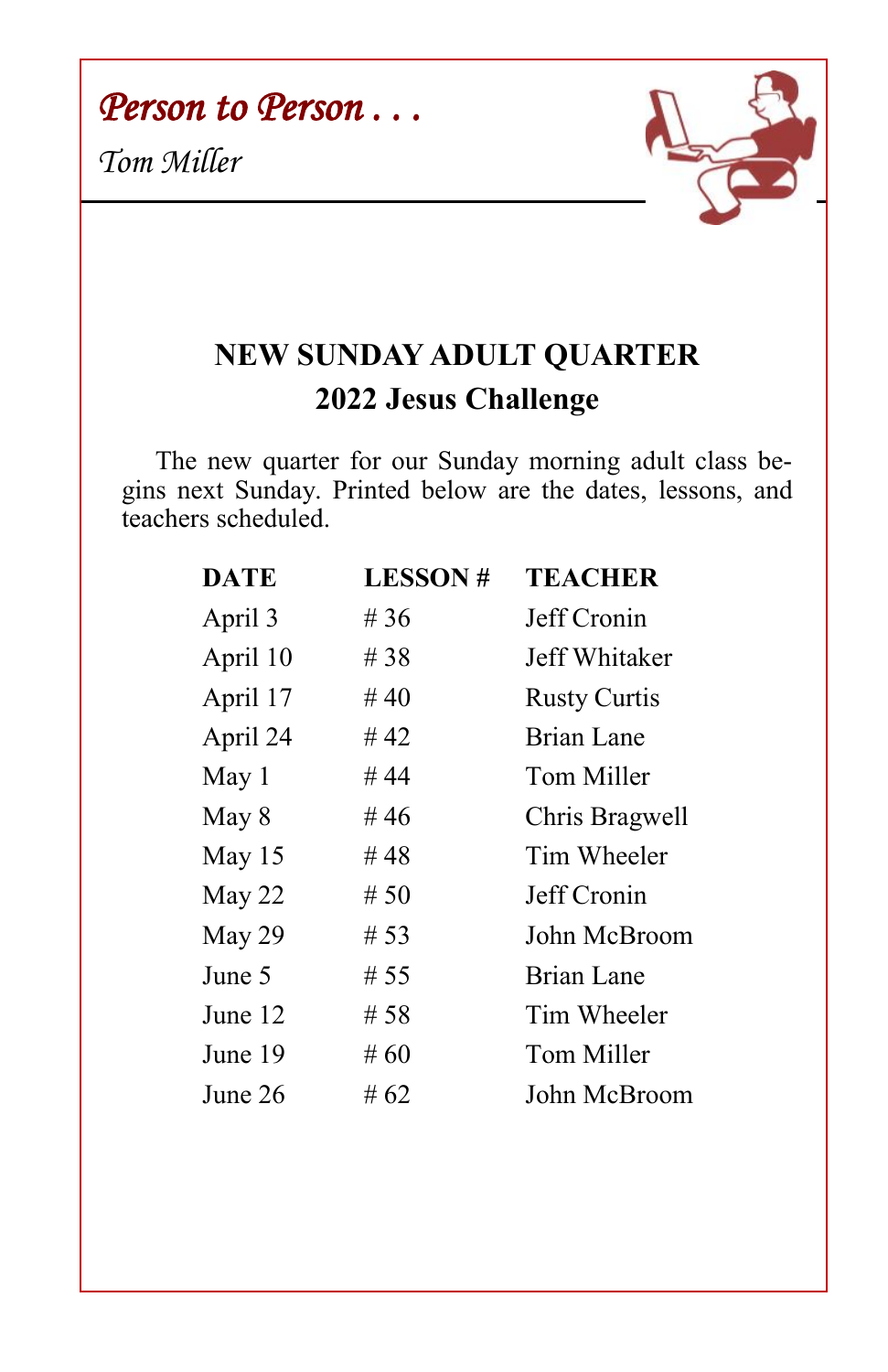# **FAMILY MATTERS**



**PRAYER LIST**— Al & Yolanda Flores request prayers for a friend, **Jim Price,** who is hospitalized and in critical condition. . . . Kenny Brown reports that both his dad, **Vernon Brown,** and stepmother, **Vicki Brown**, are improving. . . . As this bulletin is written, **Jim Husband** is still hospitalized. It is hoped that he will be able to be home by this weekend. . . . Kim

Wheeler requests prayers for her dad, **James Mcafee,** who is beginning cancer treatment. . . . **Randy Potter** is suffering with back problems and is having trouble moving around. . . . Heather Fleenor requests prayers for a friend, **Lori Rose,** whose father passed away last week. . . . Prayers are requested for **Roger McKee,** who is dealing with dementia and some other physical problems.

**RECORD**—Sunday Bible Study, 49; Morning Worship, 78 + 14; Evening Worship,  $51 + 8$ ; Contribution, \$1,776; Wednesday Bible Study, 48. *(The + numbers show the number of people joining us by live stream.)*

**STUDENT BOXES**—This week's items for the boxes to be sent to our college students are **Individual Coffees, Tea Bags, Hot Chocolate, Cup of Soup, Ramen Noodles, Individual Bags of Nuts, and Popcorn.**



**Ladies' Devotional,** Tuesday, March 29, 7 p.m.

◆ **VBS Meeting**, Sunday, April 3, 5 p.m.

- **Spring Cleaning at Church Building**, Saturday, April 9, 9 a.m.
- **Elders & Deacons**, Sunday, April 10, 4:45 p.m.



#### **SERMONS FOR SUNDAY, March 27**

A.M.— "Three Estimates of One Character" *Luke 7:1-10*

> P.M.— "A Cry In The Dark" *Psalm 142*